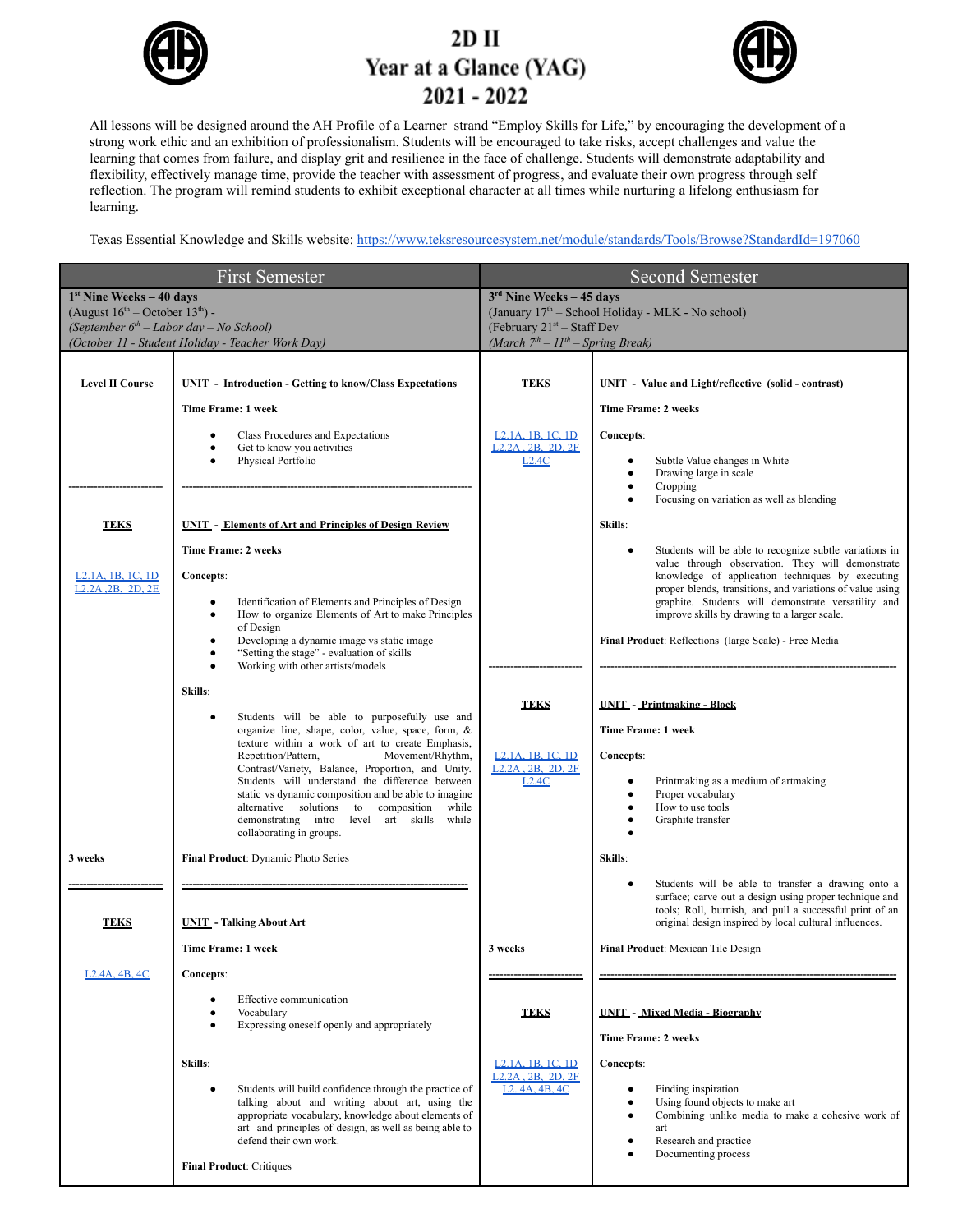

### $2D$  II Year at a Glance (YAG)<br>2021 - 2022



| <b>TEKS</b>                                                         | <b>UNIT</b> - Digital Portfolio                                                                                                                                                                                    |                                                                  | Skills:                                                                                                                                                                                                                                                                                                                                                                                                           |
|---------------------------------------------------------------------|--------------------------------------------------------------------------------------------------------------------------------------------------------------------------------------------------------------------|------------------------------------------------------------------|-------------------------------------------------------------------------------------------------------------------------------------------------------------------------------------------------------------------------------------------------------------------------------------------------------------------------------------------------------------------------------------------------------------------|
|                                                                     | Time Frame: 1 week                                                                                                                                                                                                 |                                                                  | Students will combine/alter found objects to create a                                                                                                                                                                                                                                                                                                                                                             |
| L2.4D.4E                                                            | Concepts:                                                                                                                                                                                                          |                                                                  | mixed media work of art. Students will use the objects<br>as symbolic instruments from which they will craft a                                                                                                                                                                                                                                                                                                    |
|                                                                     | Organizing Artwork for sharing<br>$\bullet$<br>Preparation for college entry requirements<br>Documenting artmaking process<br>٠<br>Seeing development over time                                                    |                                                                  | story that not only looks like a work of art, but reads<br>like a story. Throughout the learning process, students<br>will document proof of research, practice, and will<br>write about the art making process.                                                                                                                                                                                                  |
|                                                                     | Skills:                                                                                                                                                                                                            |                                                                  | Final Product: Mixed Media piece - Any                                                                                                                                                                                                                                                                                                                                                                            |
|                                                                     | Students keep a digital portfolio of their work to<br>$\bullet$<br>document progress over time, keep a record of their<br>work, organize work for sharing with others, and to<br>create a record of their learning |                                                                  | <b>UNIT - Professional Communication</b>                                                                                                                                                                                                                                                                                                                                                                          |
|                                                                     | Final Product: Create/Update Digital Portfolio                                                                                                                                                                     |                                                                  | Time Frame: 1 week                                                                                                                                                                                                                                                                                                                                                                                                |
|                                                                     |                                                                                                                                                                                                                    | L2.1B, 1C<br>L2.4A                                               | Concepts:                                                                                                                                                                                                                                                                                                                                                                                                         |
| <b>TEKS</b>                                                         | <b>UNIT</b> - Figure Drawing/Perspective                                                                                                                                                                           |                                                                  | Writing about art<br>Communicating with proper vocabulary<br>Reasons to communicate as an artist and how                                                                                                                                                                                                                                                                                                          |
|                                                                     | Time Frame: 2 week                                                                                                                                                                                                 |                                                                  | Skills:                                                                                                                                                                                                                                                                                                                                                                                                           |
| L <sub>2</sub> 1A 1B 1C 1D<br>L <sub>2</sub> .2A, 2C, 2D, 2E,<br>2E | Concepts:<br>Proportion of human body<br>Movement<br>٠<br>Angles<br>Gravity<br>Skills:                                                                                                                             |                                                                  | Writing about art is just as important as the artwork an<br>artist creates. Students will learn about the different<br>kinds of artist statements and create a few of their own<br>to get in the habit of writing about their art making<br>process as well as their thoughts and beliefs, as well as<br>begin condensing their visual storytelling into an easily<br>understood narrative to support their work. |
|                                                                     | Students will be able to use knowledge learned to<br>$\bullet$<br>draw the human form from uncommon angles using                                                                                                   | 6 weeks                                                          | <b>Final Product: Artists' Statement</b>                                                                                                                                                                                                                                                                                                                                                                          |
|                                                                     | techniques learned to indicate change in proportion<br>over distance from the perspective of the viewer.                                                                                                           |                                                                  |                                                                                                                                                                                                                                                                                                                                                                                                                   |
| 6 weeks                                                             | Final Product: Foreshortened Figure Drawing                                                                                                                                                                        | <b>TEKS</b>                                                      | <b>UNIT - Multicultural Studies - Ceramic</b>                                                                                                                                                                                                                                                                                                                                                                     |
|                                                                     |                                                                                                                                                                                                                    |                                                                  | <b>Time Frame: 2 weeks</b>                                                                                                                                                                                                                                                                                                                                                                                        |
| <b>TEKS</b>                                                         | <b>UNIT</b> - Light and Value                                                                                                                                                                                      | L <sub>2</sub> .1A, 1B, 1C, 1D<br>L <sub>2</sub> .2A, 2B, 2D, 2F | Concepts:                                                                                                                                                                                                                                                                                                                                                                                                         |
|                                                                     | <b>Time Frame: 2 weeks</b>                                                                                                                                                                                         | L23A3B<br>L2.4C                                                  | Research<br><b>Multicultural Studies</b>                                                                                                                                                                                                                                                                                                                                                                          |
| L <sub>2</sub> .1A, 1B 1C, 1D<br>L <sub>2</sub> .2A, 2C, 2D, 2E,    | Concepts:                                                                                                                                                                                                          |                                                                  | Ceramic tools, techniques, and applications<br>Ceramic as a 2D Medium                                                                                                                                                                                                                                                                                                                                             |
| L <sub>2</sub> 4A <sub>4</sub> C                                    | Value changes according to light saturation<br>Variations in value within a color                                                                                                                                  |                                                                  | Skills:                                                                                                                                                                                                                                                                                                                                                                                                           |
|                                                                     | Skills:                                                                                                                                                                                                            |                                                                  | Students will research different cultures around the<br>world to broaden visual literacy and how to use                                                                                                                                                                                                                                                                                                           |
|                                                                     | Students will be able to translate observed<br>information by indicating appropriate value changes<br>in a realistic drawing of a still life from a chosen                                                         |                                                                  | "inspiration" rather than appropriation to create original<br>works of art that share culture and discovery rather than<br>copy and paste.                                                                                                                                                                                                                                                                        |
|                                                                     | perspective/angle/vantage point.                                                                                                                                                                                   |                                                                  | Final Product: Folk Art - relief sculpture                                                                                                                                                                                                                                                                                                                                                                        |
|                                                                     | Final Product: Charcoal Drapery Drawing                                                                                                                                                                            |                                                                  |                                                                                                                                                                                                                                                                                                                                                                                                                   |
| <b>TEKS</b>                                                         | <b>UNIT</b> - Left Brain                                                                                                                                                                                           | <b>TEKS</b>                                                      | <b>UNIT - Understanding AP Courses</b><br><b>Time Frame:</b>                                                                                                                                                                                                                                                                                                                                                      |
|                                                                     | Time Frame: 1 week                                                                                                                                                                                                 | L2.4E                                                            | <b>Concepts:</b>                                                                                                                                                                                                                                                                                                                                                                                                  |
| $L2.1A$ , $1D$                                                      | <b>Concepts:</b>                                                                                                                                                                                                   |                                                                  | Overview of AP Course                                                                                                                                                                                                                                                                                                                                                                                             |
|                                                                     | Challenging known information<br>٠                                                                                                                                                                                 |                                                                  | College Board expectations<br>Inquiry, Documentation, Writing                                                                                                                                                                                                                                                                                                                                                     |
|                                                                     | Adjusting to changes<br>Experimentation in application and methods                                                                                                                                                 |                                                                  | Skills:                                                                                                                                                                                                                                                                                                                                                                                                           |
|                                                                     | <b>Exploring techniques</b>                                                                                                                                                                                        |                                                                  | Students will learn about the direction of art in our                                                                                                                                                                                                                                                                                                                                                             |
|                                                                     | Skills:                                                                                                                                                                                                            |                                                                  | contemporary world compared to the past. They will<br>gain knowledge of College Board expectations and<br>practice inquiry, documentation, and writing as a part                                                                                                                                                                                                                                                  |
|                                                                     | Students will understand that there are many ways to<br>make "marks" and exploration and creation of these<br>is an important part of creative development.                                                        |                                                                  | of the artmaking process.                                                                                                                                                                                                                                                                                                                                                                                         |
| 9 weeks                                                             | Final Product: Left Brain Drawing Activities                                                                                                                                                                       | 9 weeks                                                          | Final Product: Design Journal Entry                                                                                                                                                                                                                                                                                                                                                                               |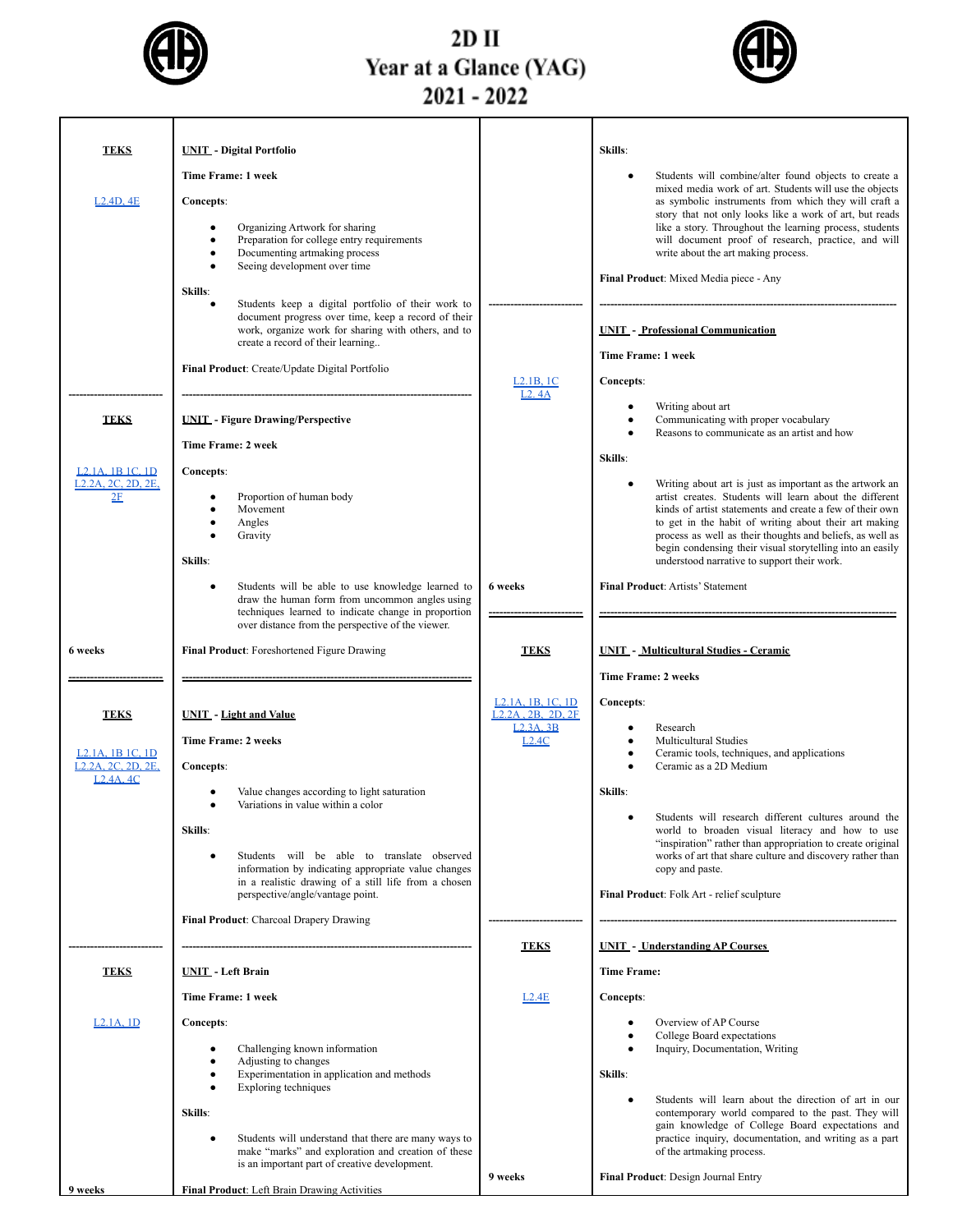

# 2D II<br>Year at a Glance (YAG)<br>2021 - 2022



| $2nd$ Nine Weeks – 43 days<br>(November $22^{nd} - 26^{th} - Thanksgiving$ Break) |                                                                                                            | $4th$ Nine Weeks – 45 days<br>(March $14^{th}$ – May $25^{th}$ )                 |                                                                                                                    |
|-----------------------------------------------------------------------------------|------------------------------------------------------------------------------------------------------------|----------------------------------------------------------------------------------|--------------------------------------------------------------------------------------------------------------------|
|                                                                                   | (December $20^{th}$ – January $31^{st}$ – Holiday Break)                                                   |                                                                                  | (April $8^{th}$ – Battle of Flowers – No School)                                                                   |
|                                                                                   |                                                                                                            | $(April 15th - Good Friday - No School)$<br>$(May 26th - Staff Dev - No School)$ |                                                                                                                    |
|                                                                                   |                                                                                                            | (May $30^{th}$ – Memorial Day – No School)                                       |                                                                                                                    |
|                                                                                   |                                                                                                            |                                                                                  |                                                                                                                    |
| <b>TEKS</b>                                                                       | <b>UNIT - Color Theory / Anatomy</b>                                                                       | <b>TEKS</b>                                                                      | <b>UNIT</b> - Ceramics                                                                                             |
|                                                                                   | <b>Time Frame: 2 weeks</b>                                                                                 |                                                                                  | Time Frame: 1 week                                                                                                 |
| L <sub>2</sub> 1A <sub>, 1</sub> B <sub>, 1</sub> C, 1D                           | Concepts:                                                                                                  | L <sub>2</sub> .1A 1B 1C 1D                                                      | Concepts:                                                                                                          |
| L <sub>2</sub> .2A, 2B, 2D                                                        |                                                                                                            | L2.2B                                                                            |                                                                                                                    |
|                                                                                   | Formal qualities of content, meaning, message, and<br>$\bullet$<br>metaphor                                | L2.3B                                                                            | Finishing Ceramic Work<br>٠<br>Making appropriate choices for finishing work                                       |
|                                                                                   | Communicate<br>thoughts, feelings,<br>ideas, and<br>$\bullet$<br>impressions                               |                                                                                  | Skills:                                                                                                            |
|                                                                                   |                                                                                                            |                                                                                  |                                                                                                                    |
|                                                                                   | Skills:                                                                                                    |                                                                                  | Students will understand the physical and chemical<br>properties of ceramic clay and options to finish             |
|                                                                                   | Students will be able to use subtle and dynamic<br>$\bullet$<br>arrangements and gestures of body parts to |                                                                                  | sculpted ceramic work.                                                                                             |
|                                                                                   | communicate thoughts, feelings, emotions, and<br>mood. Students will be able to identify appropriate       |                                                                                  | Final Product: Painting/Glazing Folk Art                                                                           |
|                                                                                   | color combinations and choices to support the desired                                                      |                                                                                  |                                                                                                                    |
|                                                                                   | outcome and create principles of design that make the<br>composition dynamic and intentional.              | <b>TEKS</b>                                                                      | <b>UNIT</b> - Mini S.L.                                                                                            |
|                                                                                   | Final Product: Body Parts/Mood Painting                                                                    |                                                                                  | <b>Time Frame: 6 weeks</b>                                                                                         |
|                                                                                   |                                                                                                            | L <sub>2</sub> .1A, 1B, 1C, 1D                                                   | Concepts:                                                                                                          |
|                                                                                   |                                                                                                            | L <sub>2</sub> 2A 2B 2C 2D                                                       |                                                                                                                    |
| <b>TEKS</b>                                                                       | <b>UNIT</b> - Copyright/Ethics                                                                             | 2F<br>L2.3C                                                                      | Sustained Investigation process, steps, and artmaking<br>٠<br><b>Community Based Artwork</b>                       |
|                                                                                   | Time Frame: 1 week                                                                                         | L <sub>2</sub> .4A, 4B, 4C, 4E                                                   | Skills:                                                                                                            |
| L <sub>2.2</sub> C                                                                | Concepts:                                                                                                  |                                                                                  | Students will know the process and practice that The<br>$\bullet$                                                  |
|                                                                                   | Intellectual property                                                                                      |                                                                                  | College Board expects students to follow in order to                                                               |
|                                                                                   | Rights and laws<br>$\bullet$<br>Consequences<br>$\bullet$                                                  |                                                                                  | earn credit for college level credit. Students will walk<br>through the entire process of an investigation so they |
|                                                                                   | Originality is important                                                                                   |                                                                                  | are prepared to take the AP course. Students will make<br>a work of art that is meant to be community based.       |
|                                                                                   | Skills:                                                                                                    |                                                                                  |                                                                                                                    |
|                                                                                   | Students will recognize and understand copyright law<br>$\bullet$                                          | 3 weeks                                                                          | Final Product: S.I. Images, Writing documentation, and artwork                                                     |
|                                                                                   | and the importance of avoiding unethical choices.                                                          |                                                                                  |                                                                                                                    |
|                                                                                   | Final Product: Avoid Cliche/Copyright activity                                                             |                                                                                  | <b>UNIT</b> - Investigating Influence                                                                              |
|                                                                                   |                                                                                                            | <b>TEKS</b>                                                                      |                                                                                                                    |
| <b>TEKS</b>                                                                       | <b>UNIT</b> - Perspective Humor in Art                                                                     |                                                                                  | <b>Time Frame: 2 weeks</b>                                                                                         |
|                                                                                   | Time Frame: 1 week                                                                                         | L <sub>2</sub> .1A, 1B, 1C, 1D                                                   | Concepts:                                                                                                          |
| L2.2E                                                                             | Concepts:                                                                                                  | L <sub>2</sub> 2A 2B 2C 2D<br>2F                                                 | Research<br>Investigation                                                                                          |
|                                                                                   |                                                                                                            | L2.3B                                                                            | Process                                                                                                            |
|                                                                                   | Humor in art<br>٠<br>How art can be fun                                                                    | L <sub>2</sub> .4A, 4B, 4C, 4E                                                   | Work Completion                                                                                                    |
|                                                                                   | Enjoy what you do<br>$\bullet$<br>Group Collaboration<br>$\bullet$                                         |                                                                                  | Skills:                                                                                                            |
|                                                                                   | Working with multiple models<br>$\bullet$                                                                  |                                                                                  | Students will use the process learned from the mini S.I.<br>$\bullet$                                              |
|                                                                                   | Skills:                                                                                                    |                                                                                  | to investigate and learn more about contemporary<br>artists and current trends, They will discover                 |
|                                                                                   | In small groups, students will work together to adjust<br>$\bullet$                                        |                                                                                  | influences, find inspiration, and create artwork of their<br>own original creation based on their findings.        |
|                                                                                   | perspective by tricking the eye to see impossible,<br>fantastical scenes, through learned techniques.      | 9 weeks                                                                          | Final Product: "Inspired" Artwork                                                                                  |
|                                                                                   |                                                                                                            |                                                                                  |                                                                                                                    |
| 3 weeks                                                                           | Final Product: Forced Perspective and Humor Activity                                                       |                                                                                  |                                                                                                                    |
|                                                                                   |                                                                                                            | L2.3D                                                                            | In November or December, students will participate in a Visual                                                     |
|                                                                                   |                                                                                                            |                                                                                  | Arts College Week, to learn about careers and opportunities in<br>art.                                             |
|                                                                                   |                                                                                                            |                                                                                  |                                                                                                                    |
|                                                                                   |                                                                                                            |                                                                                  |                                                                                                                    |
|                                                                                   |                                                                                                            |                                                                                  |                                                                                                                    |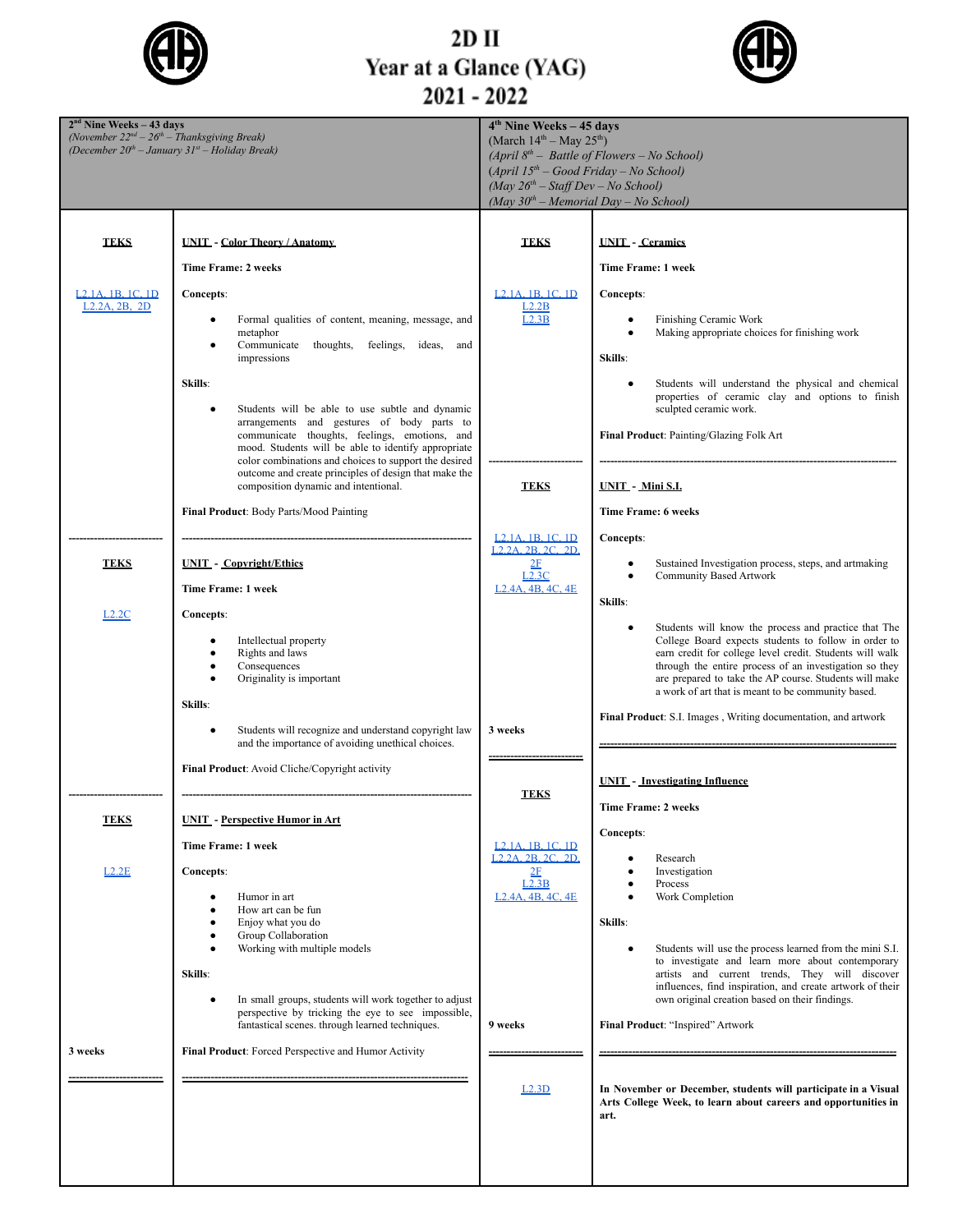

# 2D II<br>Year at a Glance (YAG)<br>2021 - 2022



| <b>TEKS</b>                                                                  | <b>UNIT</b> - Art as tribute / Story - Monuments                                                                                                                                                        |  |
|------------------------------------------------------------------------------|---------------------------------------------------------------------------------------------------------------------------------------------------------------------------------------------------------|--|
|                                                                              | <b>Time Frame: 2 weeks</b>                                                                                                                                                                              |  |
| L <sub>2</sub> .1B, 1C, 1D                                                   | Concepts:                                                                                                                                                                                               |  |
| L <sub>2</sub> 2A 2C 2D 2E                                                   |                                                                                                                                                                                                         |  |
| L <sub>2</sub> .3A, 3B                                                       | Public or Private monuments/memorials<br>$\bullet$<br>Sensitivity in messaging<br>$\bullet$<br>Function of art in environment<br>$\bullet$                                                              |  |
|                                                                              | Skills:                                                                                                                                                                                                 |  |
|                                                                              | Students will use a mixture of media and methods to<br>$\bullet$                                                                                                                                        |  |
|                                                                              | communicate through metaphor and symbolism<br>important historical events across cultures around<br>the world.                                                                                          |  |
|                                                                              | Final Product: Reliquary of history                                                                                                                                                                     |  |
| <b>TEKS</b>                                                                  | <b>UNIT - Graphic Design - Glowforge</b>                                                                                                                                                                |  |
|                                                                              | Time Frame: 1 week                                                                                                                                                                                      |  |
| L <sub>2</sub> .1A <sub>1</sub> B <sub>1</sub> C <sub>1</sub> D <sub>1</sub> | Concepts:                                                                                                                                                                                               |  |
| L <sub>2</sub> .2A, 2B, 2D, 2E<br>L <sub>2</sub> .4A, 4C, 4E                 | Multi-Media as an artform<br>٠                                                                                                                                                                          |  |
|                                                                              | Computer software/hardware as a tool<br>$\bullet$                                                                                                                                                       |  |
|                                                                              | How to use Illustrator<br>$\bullet$<br>Expanding scope of artistic possibilities<br>$\bullet$                                                                                                           |  |
|                                                                              | Skills:                                                                                                                                                                                                 |  |
|                                                                              |                                                                                                                                                                                                         |  |
|                                                                              | Students will use multimedia tools to manipulate and<br>$\bullet$<br>develop personal artwork that will enhance the<br>reliquary project with a custom engraved element.                                |  |
|                                                                              | Final Product: Laser Engraved Drawing                                                                                                                                                                   |  |
| 6 weeks                                                                      |                                                                                                                                                                                                         |  |
|                                                                              |                                                                                                                                                                                                         |  |
| <b>TEKS</b>                                                                  | <b>UNIT - Chalk Pastel Sky w/clouds - Impressionist</b>                                                                                                                                                 |  |
|                                                                              | Time Frame: 1.5 weeks                                                                                                                                                                                   |  |
|                                                                              |                                                                                                                                                                                                         |  |
| L <sub>2</sub> .1A, 1B, 1C, 1D<br>L2.2A.2D                                   | Concepts:                                                                                                                                                                                               |  |
|                                                                              | Sky as Emphasis<br><b>Subtle Values</b>                                                                                                                                                                 |  |
|                                                                              | Landscape as art<br>٠                                                                                                                                                                                   |  |
|                                                                              | Positive/Negative Space<br>Gesture and value as focus                                                                                                                                                   |  |
|                                                                              | Skills:                                                                                                                                                                                                 |  |
|                                                                              |                                                                                                                                                                                                         |  |
|                                                                              | Students will use chalk pastels to create a dynamic<br>landscape emphasizing the sky as the focal point<br>while exaggerating distance and space to create an<br>impressionistic work of landscape art. |  |
|                                                                              | Final Product: Sky w/landscape drawing                                                                                                                                                                  |  |
|                                                                              |                                                                                                                                                                                                         |  |
| <b>TEKS</b>                                                                  | <b>UNIT</b> - Value and Light (fluid)                                                                                                                                                                   |  |
|                                                                              | Time Frame: 1.5 weeks                                                                                                                                                                                   |  |
| <u>L<sub>2</sub>.1A</u> , 1B, 1C, 1D                                         | Concepts:                                                                                                                                                                                               |  |
| $L2.2A$ , $2D$                                                               | Value and reflective qualities found in transparency<br>٠                                                                                                                                               |  |
|                                                                              | Observational drawing<br>$\bullet$                                                                                                                                                                      |  |
|                                                                              | Creating an original composition<br>Editing/altering personal reference<br>$\bullet$                                                                                                                    |  |
|                                                                              | Drawing from personal reference                                                                                                                                                                         |  |
|                                                                              |                                                                                                                                                                                                         |  |
|                                                                              |                                                                                                                                                                                                         |  |
|                                                                              |                                                                                                                                                                                                         |  |